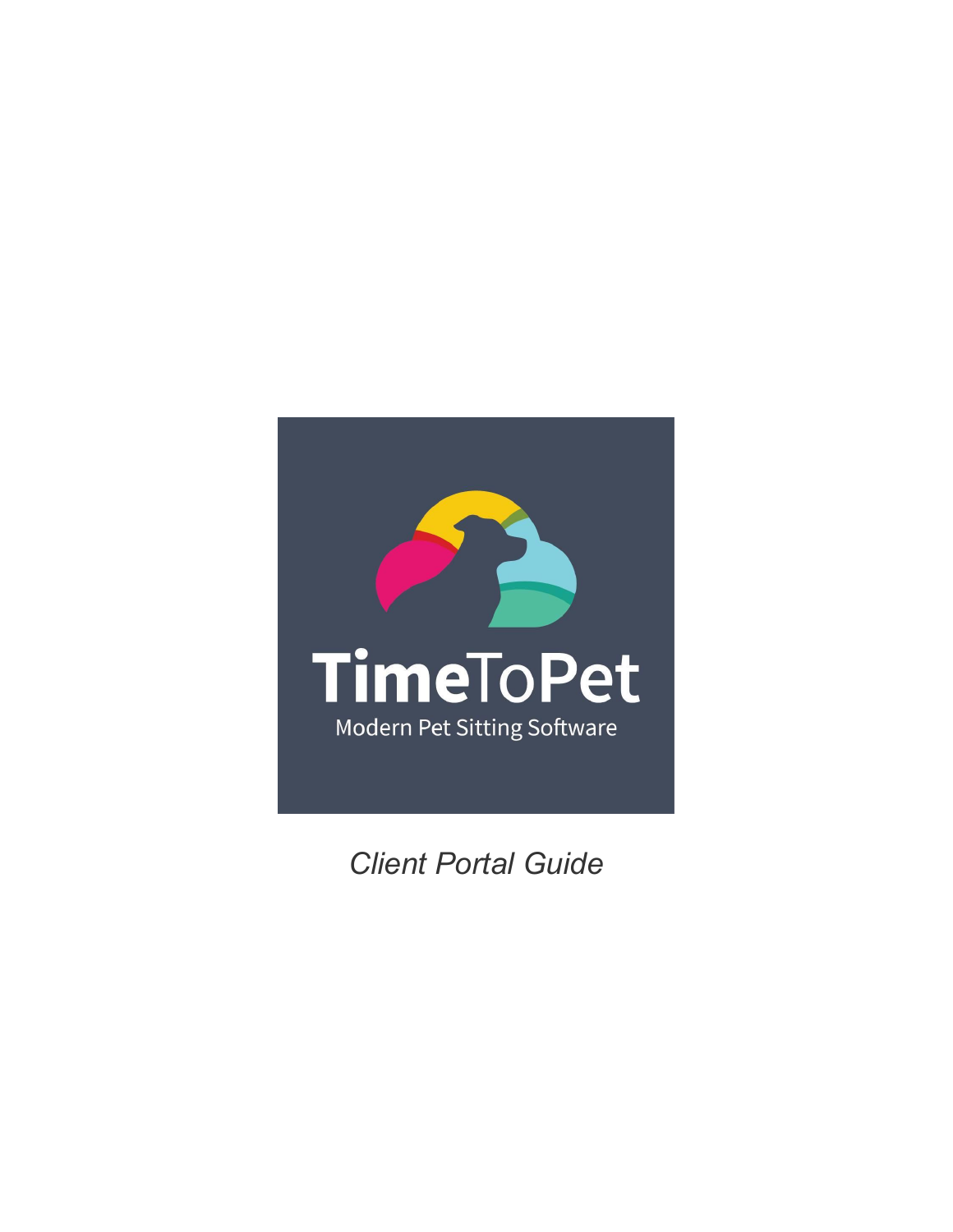# Activating Your Account

If you have not received an email with instructions on how to activate your account you can easily do so yourself by following these instructions:

1. On Your Portal Login Screen Click The Activate Button.

| Login                                      | <b>Activate My Account</b> |
|--------------------------------------------|----------------------------|
| <b>Email Address</b>                       |                            |
| <b>Email Address</b>                       |                            |
| <b>Password</b>                            |                            |
| Password                                   |                            |
| Login                                      |                            |
| Lost your password? Click here to recover. |                            |

2. Enter your email address and click submit.

| Activate Account                                                               | <b>Have Account? Login</b>                                                                                                                 |
|--------------------------------------------------------------------------------|--------------------------------------------------------------------------------------------------------------------------------------------|
| necessary so we can verify and protect your identity).<br><b>Email Address</b> | Please use the form below to activate your account. This will send<br>a link to your email address with further instructions (this step is |
| john.doe@email.com                                                             |                                                                                                                                            |
|                                                                                |                                                                                                                                            |

3. In order to verify your email address and account we will send you an email with instructions on how to complete the activation of your account. Open the email we sent and follow the instructions inside.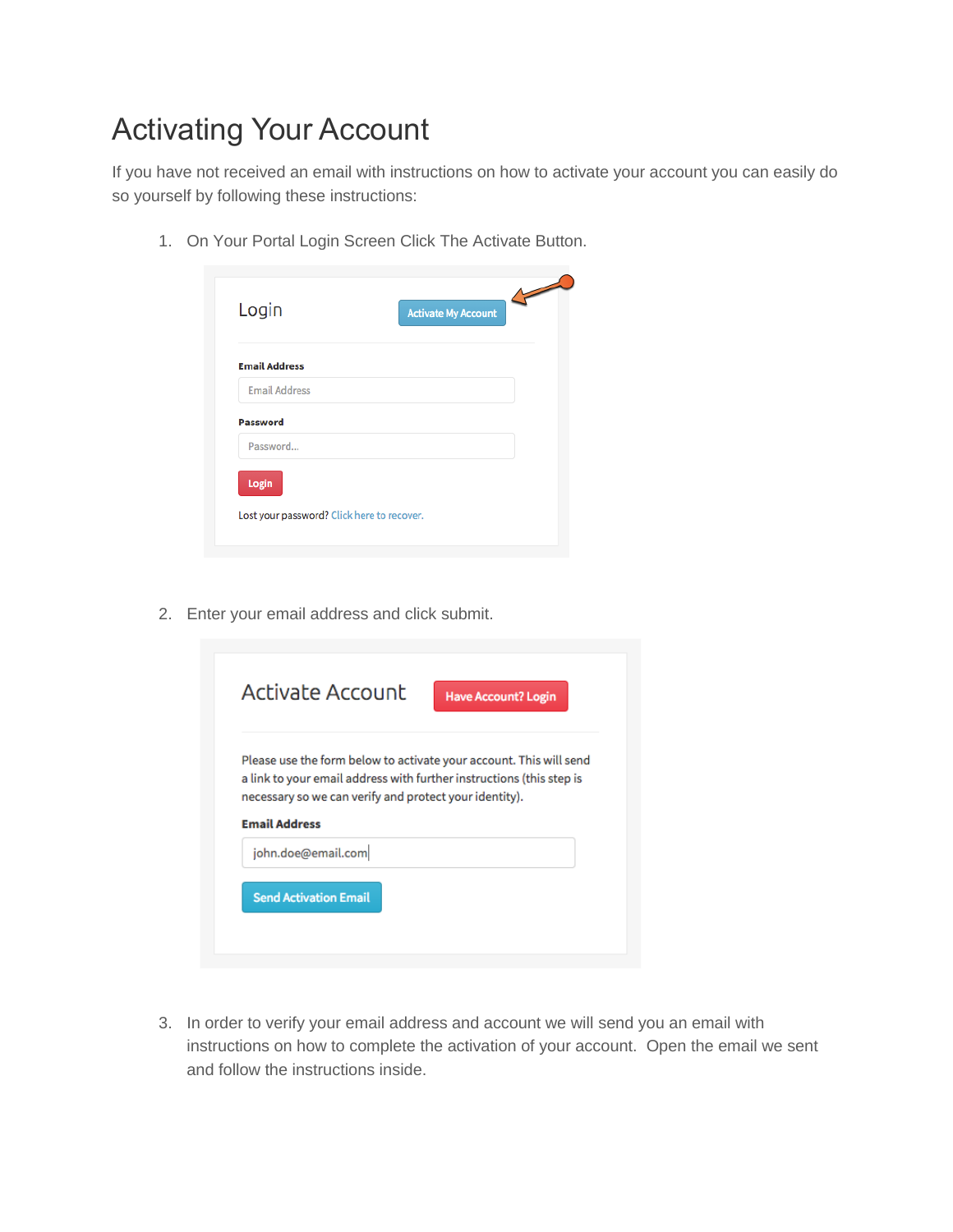## Using the Activity Feed

The Activity Feed allows you to communicate directly with us. Any messages you send us and all message we send you will also be sent via email so you will never have to worry about missing an update.

#### **Send A New Message**

To send us a new message simply click "Add A Message…" and start typing. When your message is ready to be sent you can click the "Add Message" button.

You can optionally attach any number of attachments with each message. To send an attachment click the "Attachment" link next to the Add Message button.

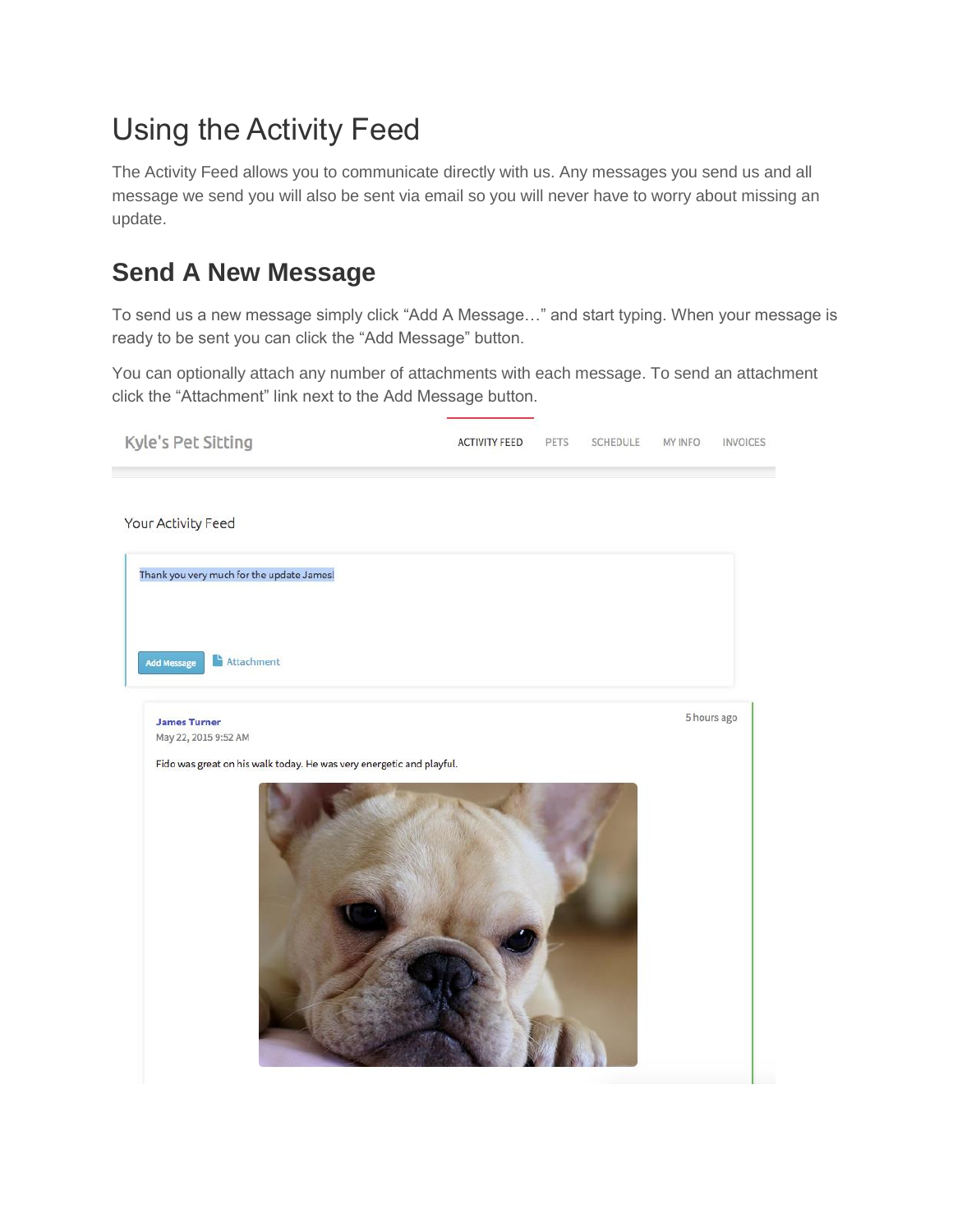## Your Pets

Using the Pets page you can keep your current pet's information up to date as well as informing us of any new pets.

### **Add A New Pet**

To add a new pet click the "New Pet" button.



Using the new screen fill out as many details about your pet that you can. Optionally you can also attach a picture to help us better identify your pet.

When done adding your pet's details click the "Save Pet" button in the bottom right corner.

| <b>Edit Pet</b>        | <b>O</b> Close    |
|------------------------|-------------------|
| <b>Basic Details</b>   |                   |
| Name*                  |                   |
| Fido                   | $\triangleq$      |
| <b>Birth Date</b>      |                   |
| ₩<br>December 10, 2014 |                   |
| <b>Type</b>            |                   |
| Dog                    |                   |
| <b>Breed</b>           |                   |
| <b>Boxer</b>           |                   |
| Color                  |                   |
| White with Tan Spots   |                   |
|                        | <b>A</b> Save Pet |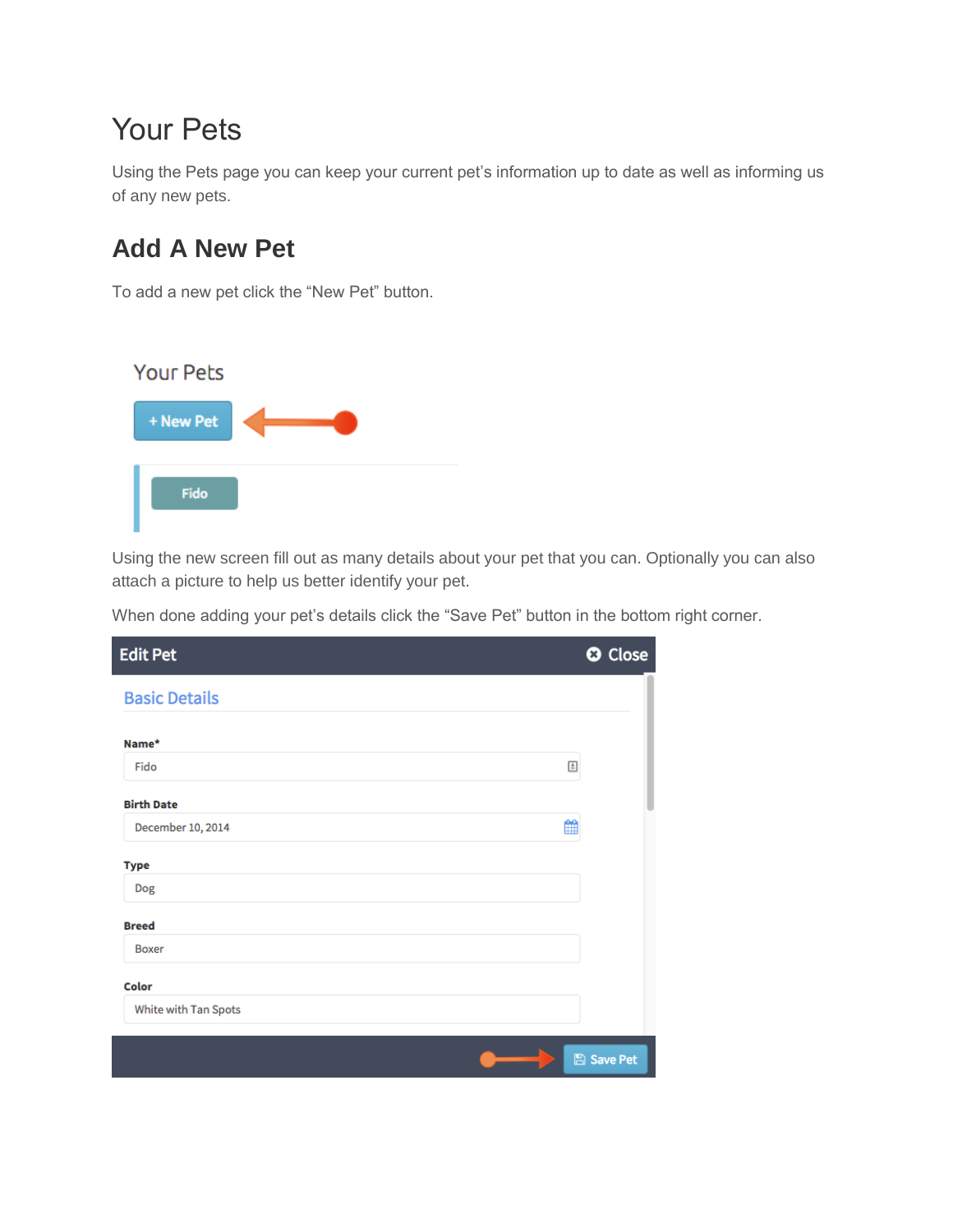#### **Update Pet's Details**

The more up to date your pet's details are, the better service we can provide. To edit your pet's information click the Edit button for the pet's information you want to edit.

| <b>Your Pets</b>            |                                                                                                                               |  |
|-----------------------------|-------------------------------------------------------------------------------------------------------------------------------|--|
| + New Pet                   |                                                                                                                               |  |
| Fido                        |                                                                                                                               |  |
| <b>Basic Details</b>        |                                                                                                                               |  |
| Name Fido                   |                                                                                                                               |  |
|                             | Birth Date January 13, 2010                                                                                                   |  |
| <b>Type</b>                 | Dog                                                                                                                           |  |
| <b>Breed</b> Boxer          |                                                                                                                               |  |
|                             | Color Brindle                                                                                                                 |  |
| Microchip # #39-00223       |                                                                                                                               |  |
|                             | Sex Male                                                                                                                      |  |
| Neutered/Spayed             | ✔                                                                                                                             |  |
| <b>Vaccinations Current</b> | $\breve{\phantom{a}}$                                                                                                         |  |
| <b>Primary Vet</b>          | All Animals Vet Hospital<br>123. Main St.<br>Austin, Texas<br>78705<br>contact@allanimals.com<br>512.123.4567<br>512.123.4568 |  |
| <b>Z</b> Edit Fido          |                                                                                                                               |  |

The same screen you use to add a new pet will appear. Update the appropriate information in here and then click the "Save Pet" button.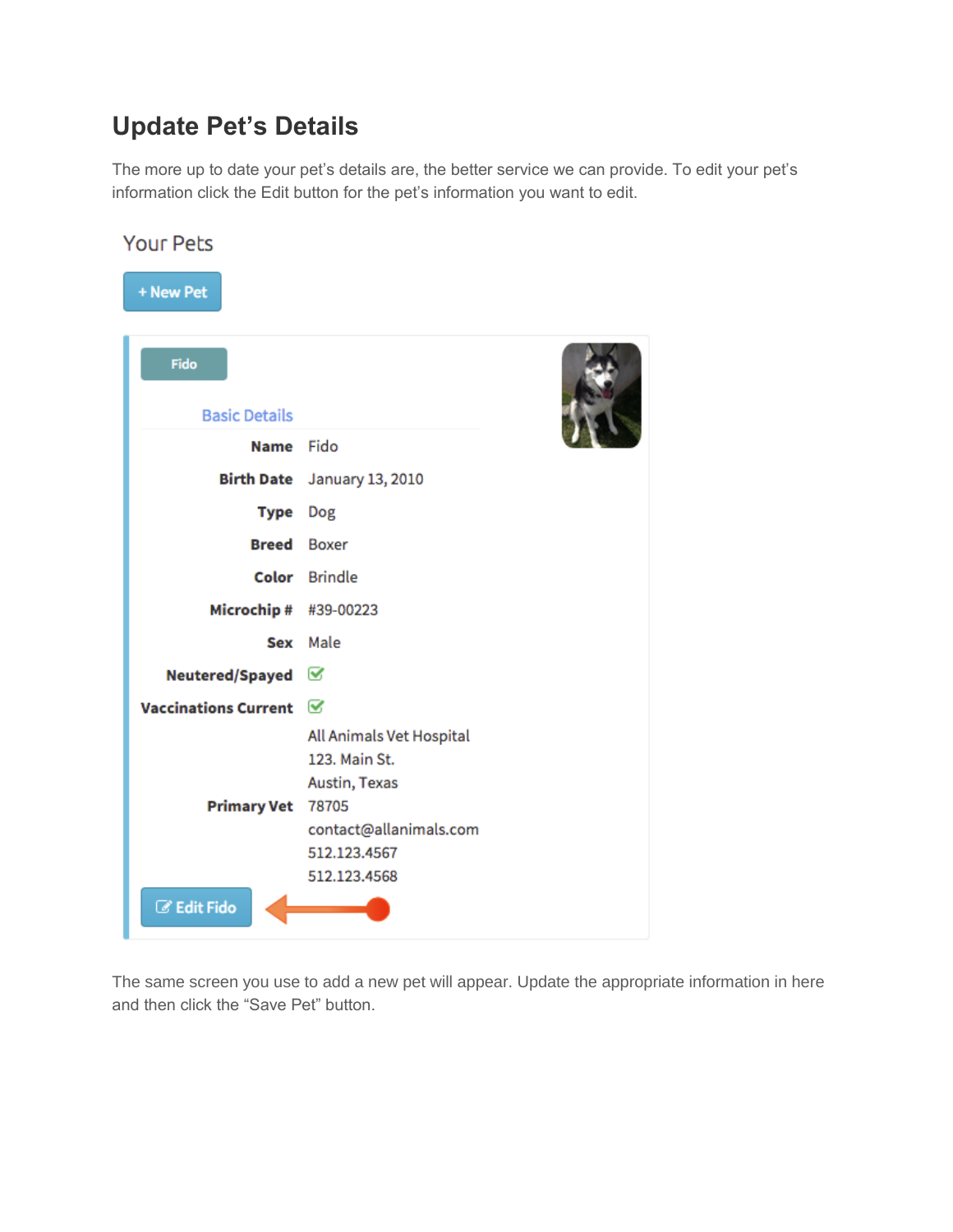## My Info

The "My Info" page allows you to keep your contact information up to date. To start click on the "My Info" link at the top of the page.

Use the fields on this page to update your appropriate information and when ready scroll down to the bottom and click the "Update Information" button to save your changes.

| Kyle's Pet Sitting                                                                                                            | <b>C</b> LOGOUT<br><b>ACTIVITY FEED</b><br><b>PETS</b><br><b>SCHEDULE</b><br><b>MY INFO</b><br><b>INVOICES</b>                                                                                                                                                                                      |
|-------------------------------------------------------------------------------------------------------------------------------|-----------------------------------------------------------------------------------------------------------------------------------------------------------------------------------------------------------------------------------------------------------------------------------------------------|
| <b>PRIMARY CONTACT</b><br>Name*<br>John Doe<br><b>Primary Phone</b><br>512.123.9876<br><b>Secondary Phone</b><br>512.555.6666 | $\sqrt{N}$<br>Z'Tejas Y<br>1156 W Cesar C<br>View larger map<br>H.Cegar Chavez St.<br>$\triangleq$<br>1156 W Cesar Chavez St<br>W. 3rd. St<br>Lor.<br>÷<br>$\qquad \qquad$<br>Google<br>@2015 Google Map Data esTerms of Use Report a map error<br>1156 W Cesar Chavez St<br>Austin, Texas<br>78703 |
| How did you find us?<br>÷<br>Google                                                                                           | € 512.123.9876<br>kylethielk+johndoe@gmail.com                                                                                                                                                                                                                                                      |
|                                                                                                                               | <b>Your Documents</b>                                                                                                                                                                                                                                                                               |
| <b>ADDRESS</b>                                                                                                                |                                                                                                                                                                                                                                                                                                     |
| <b>Access Instructions</b>                                                                                                    |                                                                                                                                                                                                                                                                                                     |
| Gate Code is 1234                                                                                                             |                                                                                                                                                                                                                                                                                                     |
| <b>Address 1</b>                                                                                                              |                                                                                                                                                                                                                                                                                                     |
| 1156 W Cesar Chavez St                                                                                                        |                                                                                                                                                                                                                                                                                                     |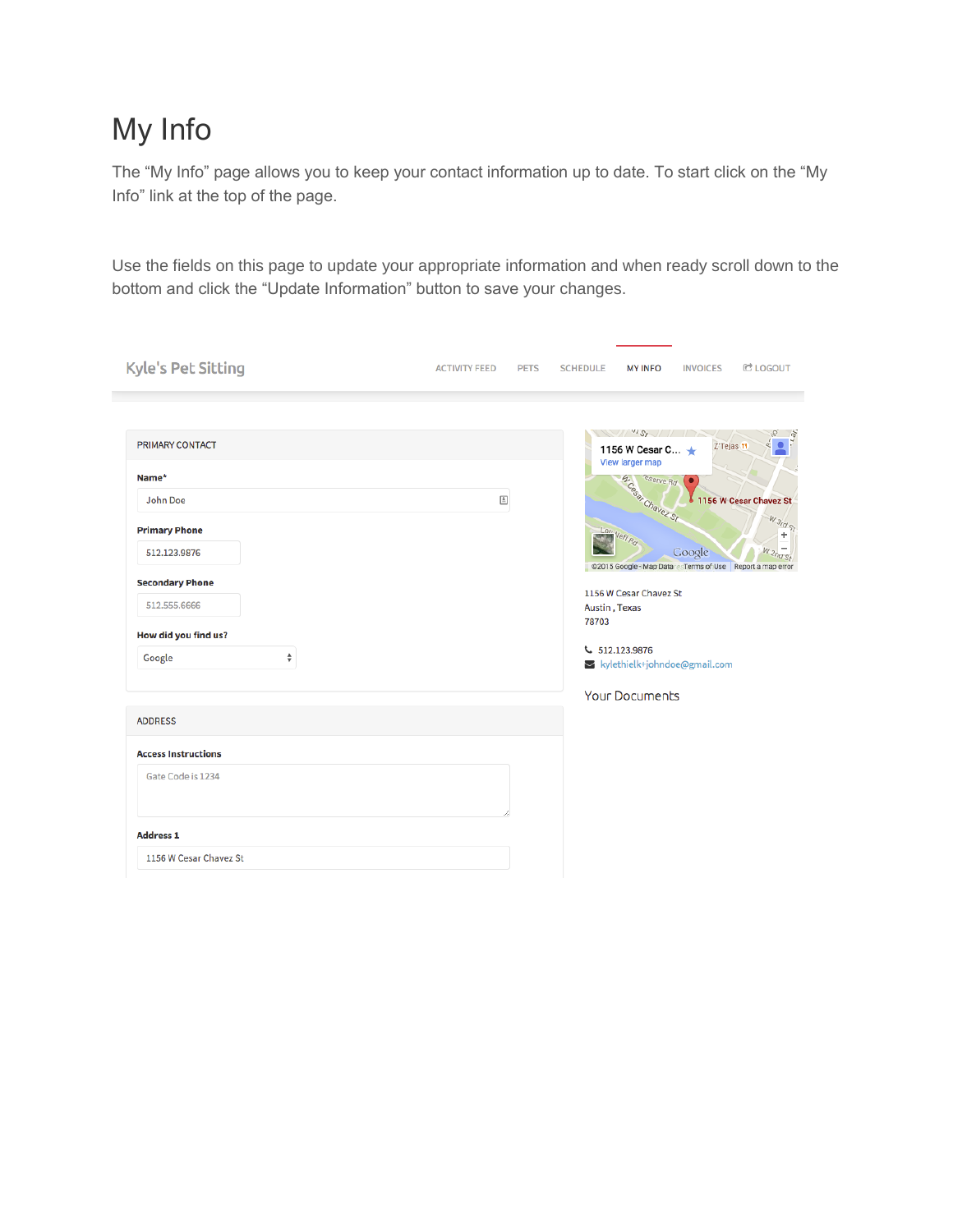## Requesting Services

You can use your Client Portal to send us service requests. To start click on the "Schedule" link at the top of the page.

### **Requesting New Services**

Click the "Request New Service" button.

| <b>ACTIVITY FEED</b> | <b>PETS</b> | <b>SCHEDULE</b> | <b>MY INFO</b> | <b>INVOICES</b> | <b>C</b> LOGOUT       |
|----------------------|-------------|-----------------|----------------|-----------------|-----------------------|
|                      |             |                 |                |                 | + Request New Service |
| 17 - 23 2015         |             |                 |                | today           | ≺<br>$\rightarrow$    |
| nts                  |             |                 |                |                 |                       |

This form allows you to request single/one off visits.

| Date                                      | <b>Service Requested</b> | <b>Notes</b>              | + Add Request |
|-------------------------------------------|--------------------------|---------------------------|---------------|
| 曲<br>Saturday May 23, 2015                | Dog Sitting - 30 Minutes | Please feed both Fido and |               |
| <b>O</b> Request Repeat Services <b>O</b> |                          | Tucker 1 Cup of Food.     |               |
| <b>Time</b>                               | <b>Pets</b>              |                           |               |
| Afternoon<br>÷                            | <b>Z</b> Fido 7 Tucker   |                           |               |

Fill out the Date, Time, Service, Pets and Notes sections. When ready click the "Add Request" button to send your request to us directly. **Services are pending until reviewed and approved by us.** We will send you an email confirmation when they have been reviewed and approved.

If you have made a mistake or want to remove a request you can do so by clicking the "Deleted Requested Service" link.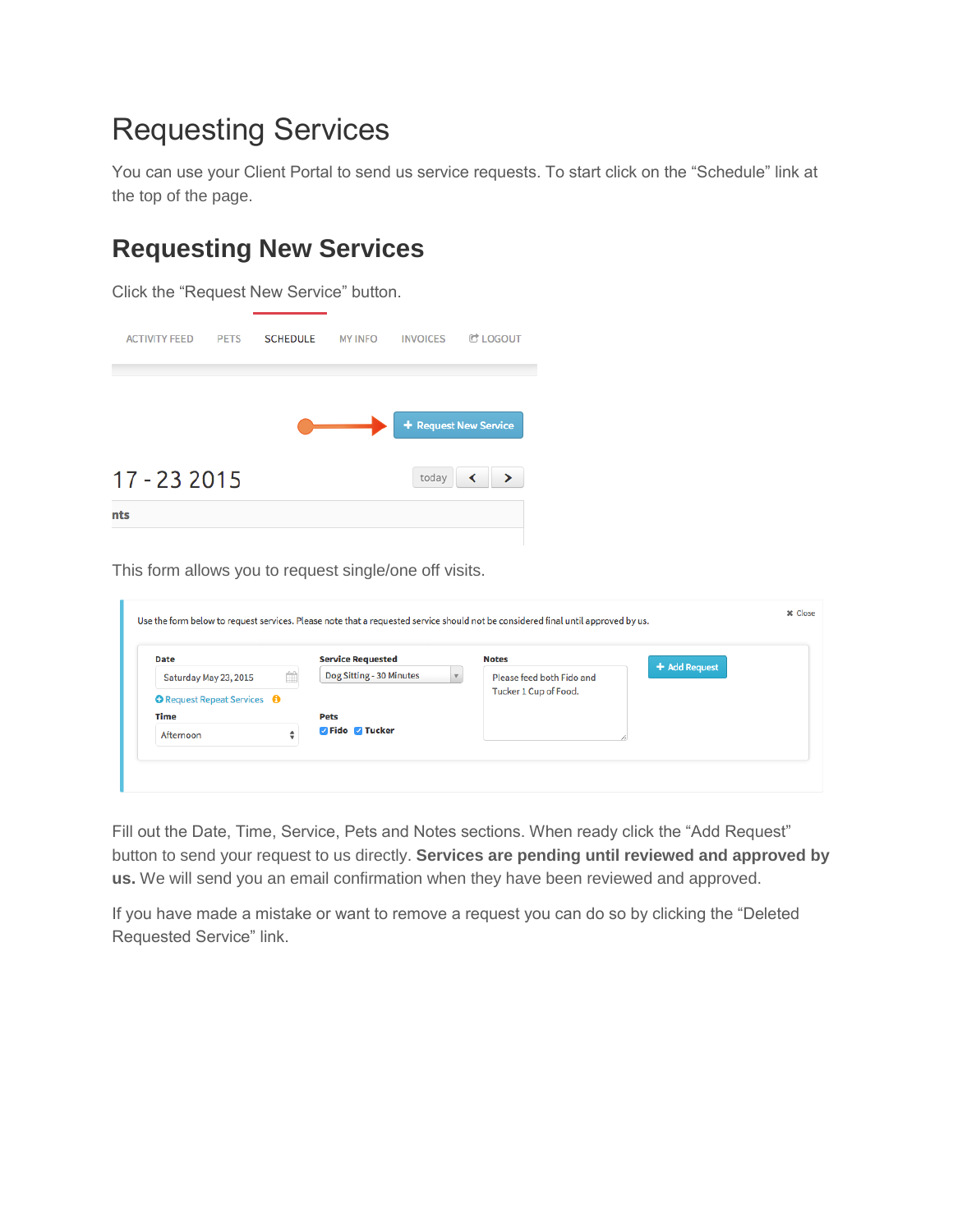| <b>Date</b>                                               | <b>Service Requested</b>      | <b>Notes</b>              | + Add Request |
|-----------------------------------------------------------|-------------------------------|---------------------------|---------------|
| 曲<br>Saturday May 23, 2015                                | Dog Sitting - 30 Minutes      | Please feed both Fido and |               |
| <b>O</b> Request Repeat Services <b>O</b>                 |                               | Tucker 1 Cup of Food.     |               |
| <b>Time</b>                                               | <b>Pets</b>                   |                           |               |
| $\blacktriangle$<br>Afternoon<br>$\overline{\phantom{a}}$ | <b>7</b> Fido <b>7</b> Tucker |                           |               |
| <b>Date Requested</b>                                     | <b>Service</b>                |                           |               |

If you need to request services over multiple days you can use the Repeat Services Screen. To start click the "Request Repeat Services" link.



Using this form you can easily add multiple visits at once. Start by selecting the date range that you want to request services. Select the service, the pets and leave any notes. Finally select the times you want us on each day.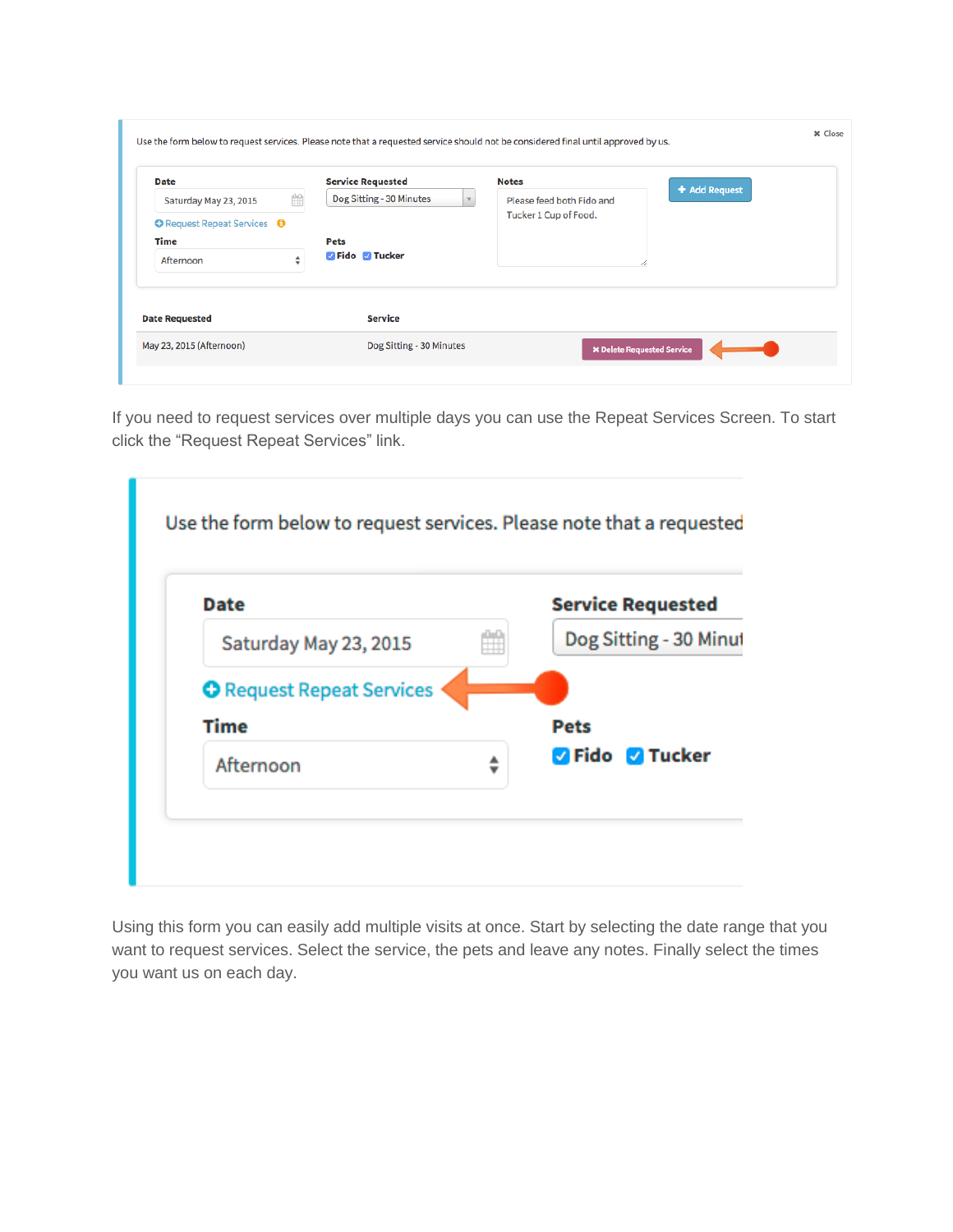| <b>When Do You Want Services?</b><br>May 28, 2015<br>May 25, 2015 to |                      | <b>What Service?</b><br>Dog Sitting - 30 Minutes<br>$\mathbf{v}$ |                             |  |
|----------------------------------------------------------------------|----------------------|------------------------------------------------------------------|-----------------------------|--|
|                                                                      |                      |                                                                  |                             |  |
| For Which Pets?*<br><b>7</b> Fido 7 Tucker                           |                      | <b>Any Extra Comments?*</b>                                      |                             |  |
| May 25th                                                             | May 26th             | May 27th                                                         | May 28th                    |  |
| Early Morning                                                        | Early Morning        | □ Early Morning                                                  | □ Early Morning             |  |
| Morning                                                              | <b>Morning</b>       | Morning                                                          | Morning                     |  |
| Afternoon<br>$\Box$ Evening                                          | Afternoon<br>Evening | <b>Afternoon</b><br>$\Box$ Evening                               | Afternoon<br>$\vee$ Evening |  |
| + Request Services                                                   |                      |                                                                  |                             |  |
|                                                                      |                      | <b>Service</b>                                                   |                             |  |

When ready click the "Request Services" button to send us your request. **Services are pending until reviewed and approved by us.** We will send you an email confirmation when they have been reviewed and approved.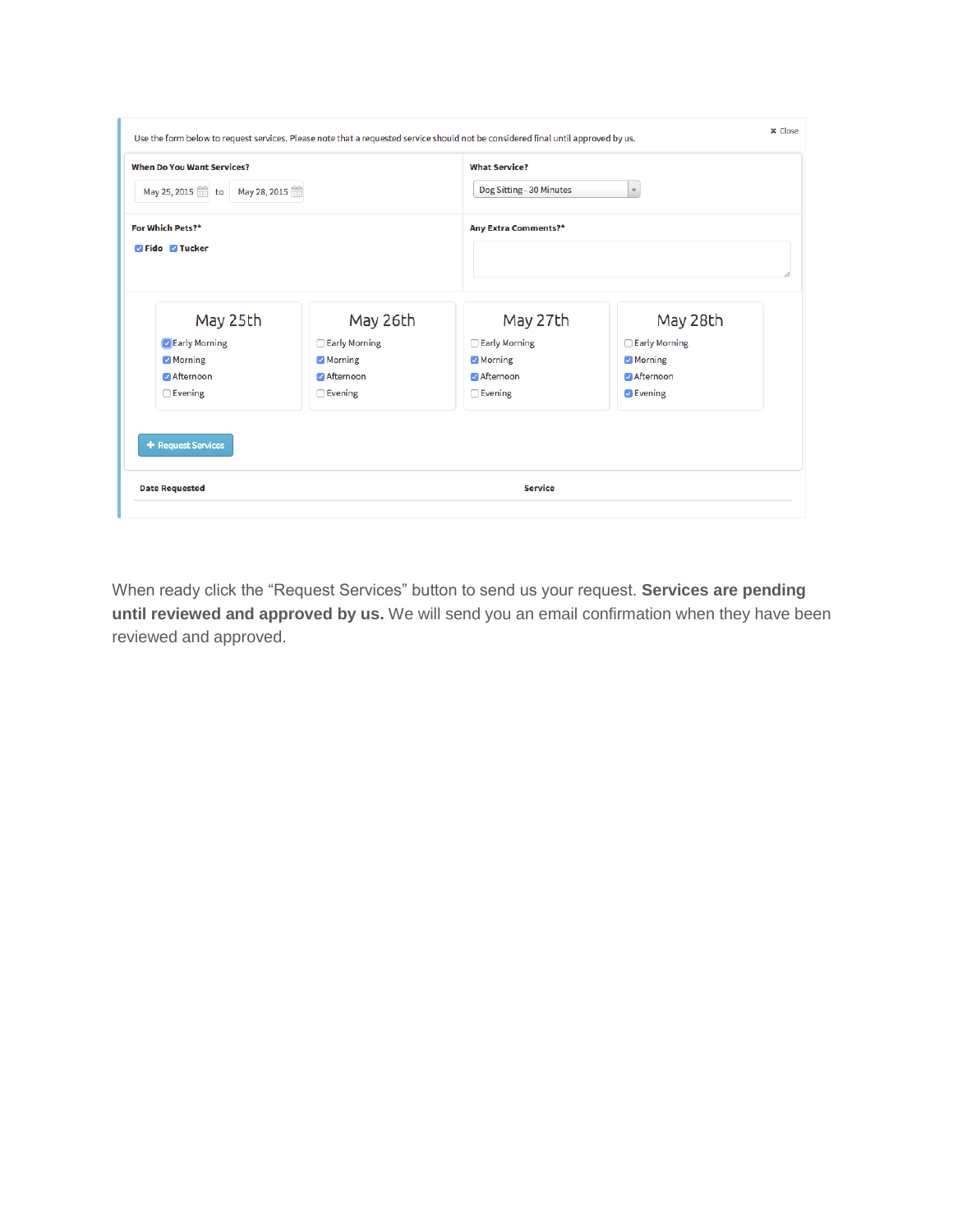## **Invoices**

The Invoices pages allows you to see any outstanding invoices for your account. To start click the "Invoices" link at the top of the page.

| <b>Kyle's Pet Sitting</b>                                              |                  | <b>ACTIVITY FEED</b>  | <b>PETS</b><br><b>SCHEDULE</b> | <b>MY INFO</b>     | <b>C</b> LOGOUT<br><b>INVOICES</b> |              |
|------------------------------------------------------------------------|------------------|-----------------------|--------------------------------|--------------------|------------------------------------|--------------|
|                                                                        |                  |                       |                                |                    |                                    |              |
| Your Invoices                                                          |                  |                       |                                | Make A Payment     | Manage Cards                       |              |
| <b>Invoice#</b><br>$\overline{\mathbf{v}}$                             | ê<br><b>Date</b> | ÷<br><b>Total Due</b> | ÷<br><b>Total Paid</b>         | <b>Balance Due</b> | ÷<br><b>Status</b>                 | $\triangleq$ |
| #000984 (Download)                                                     | May 19th, 2015   | \$539.76              | \$0.00                         | \$539.76           | <b>Draft</b>                       |              |
| #000895 (Download)                                                     | April 4th, 2015  | \$1134.49             | \$0.00                         | \$1134.49          | <b>Past Due</b>                    |              |
| #000470 (Download)                                                     | May 19th, 2015   | \$1164.49             | \$0.00                         | \$1164.49          | <b>Draft</b>                       |              |
| Showing 1 to 3 of 3 entries<br>$1\,$<br><b>Next</b><br><b>Previous</b> |                  |                       |                                |                    |                                    |              |

You can download any invoice by clicking the "Download" link.

### **Paying An Invoice**

If credit card processing is enabled you can pay an invoice by clicking on the "Make A Payment" button. To select an invoice that you want to pay click on the row and enter the amount you want to pay (by default the total balance due is selected).

| Pay? | <b>Invoice#</b><br>÷ | ▲<br>$\triangleq$<br><b>Date</b> | $\div$<br><b>Balance Due</b> | <b>Amount To Pay</b> | $\Rightarrow$<br>÷<br>Tip  |
|------|----------------------|----------------------------------|------------------------------|----------------------|----------------------------|
|      | 000003               | October 11, 2015                 | \$24.99                      | \$<br>24.99          | <b>P</b> Add Tip           |
|      | 000967               | October 31, 2015                 | \$474.8                      | \$474.8              | <b>P</b> Add Tip           |
|      |                      |                                  |                              |                      | \$24.99<br>To Pay:         |
|      |                      |                                  |                              |                      | Proceed To Payment Details |

To add an optional tip click the "Add Tip" button. Use the drop down to select a pre-calculated percentage or to enter a custom amount select "Custom".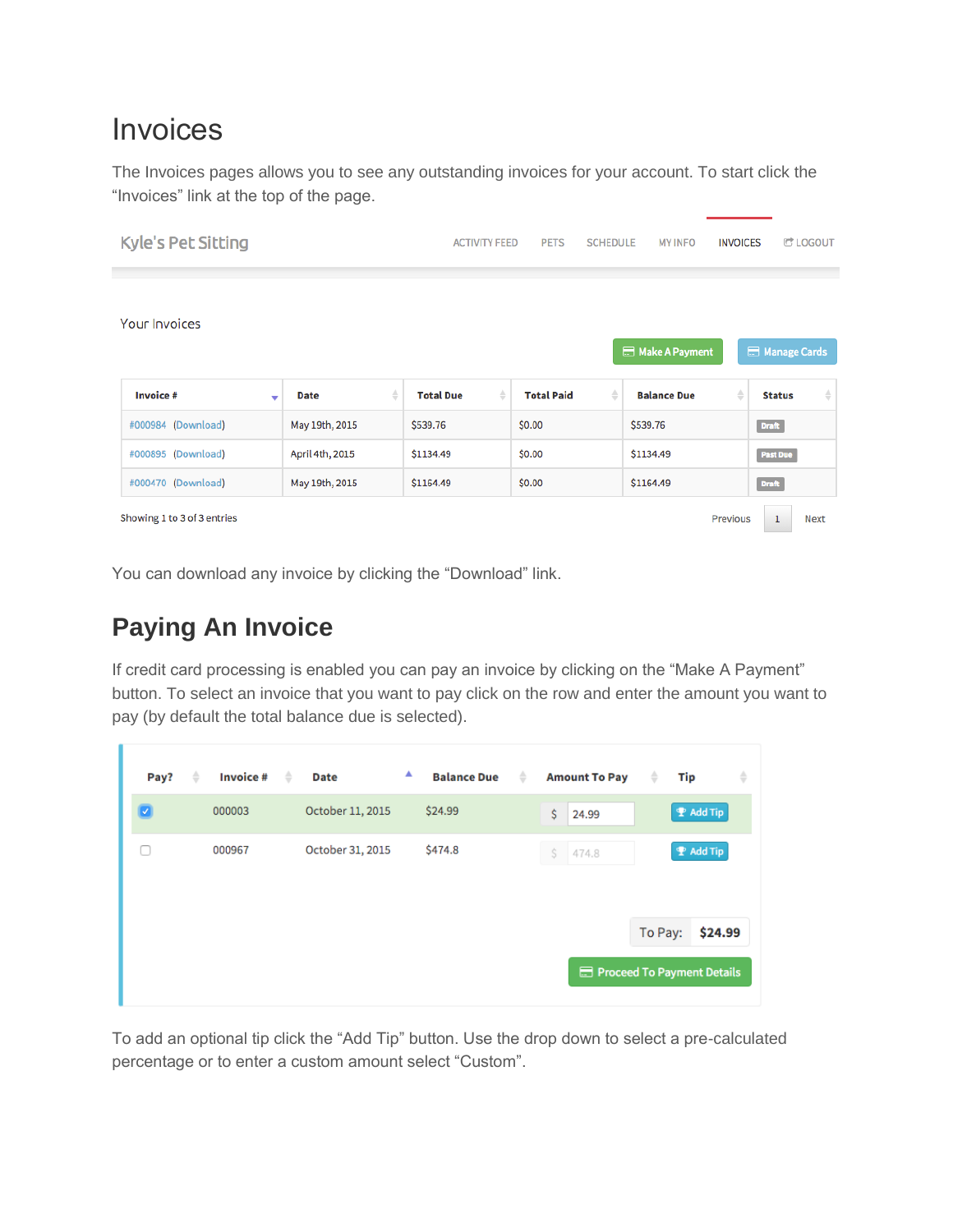| Pay?                     | <b>Invoice #</b><br>÷ | ٨<br>÷<br><b>Date</b> |         | <b>Amount To Pay</b> | ÷<br>÷<br>Tip                                             |
|--------------------------|-----------------------|-----------------------|---------|----------------------|-----------------------------------------------------------|
| $\overline{\mathcal{L}}$ | 000003                | October 11, 2015      | \$24.99 | \$<br>24.99          | $\sqrt{}$ None - \$0.00<br>$10\% - $2.50$                 |
|                          | 000967                | October 31, 2015      | \$474.8 | Ś.<br>474.8          | $15% - $3.75$<br>18% - \$4.50<br>$20\% - $5.00$<br>Custom |
|                          |                       |                       |         |                      | To Pay:<br>\$24.99                                        |
|                          |                       |                       |         |                      | Proceed To Payment Details                                |

When ready click the "Proceed To Payment Details" button.

You can then either use a saved card or enter a new card. Click the "Submit Payment" button to finalize and submit the payment.